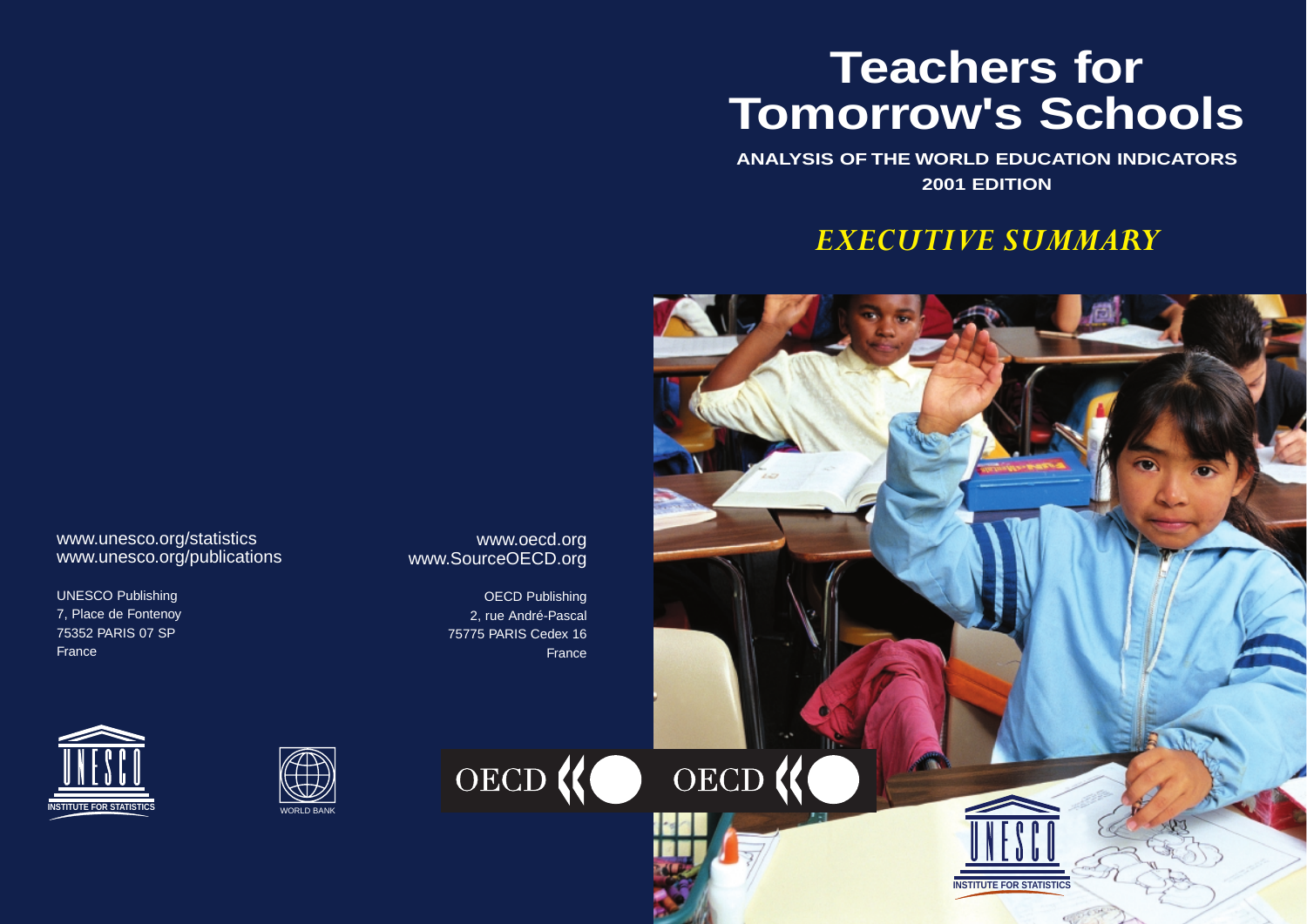### **TEACHERS FOR TOMORROW'S SCHOOLS**

ANALYSIS OF THE WORLD EDUCATION INDICATORS

2001 EDITION

# **EXECUTIVE SUMMARY**

ORGANISATION FOR ECONOMIC CO-OPERATION AND DEVELOPMENT UNESCO INSTITUTE FOR STATISTICS WORLD EDUCATION INDICATORS PROGRAMME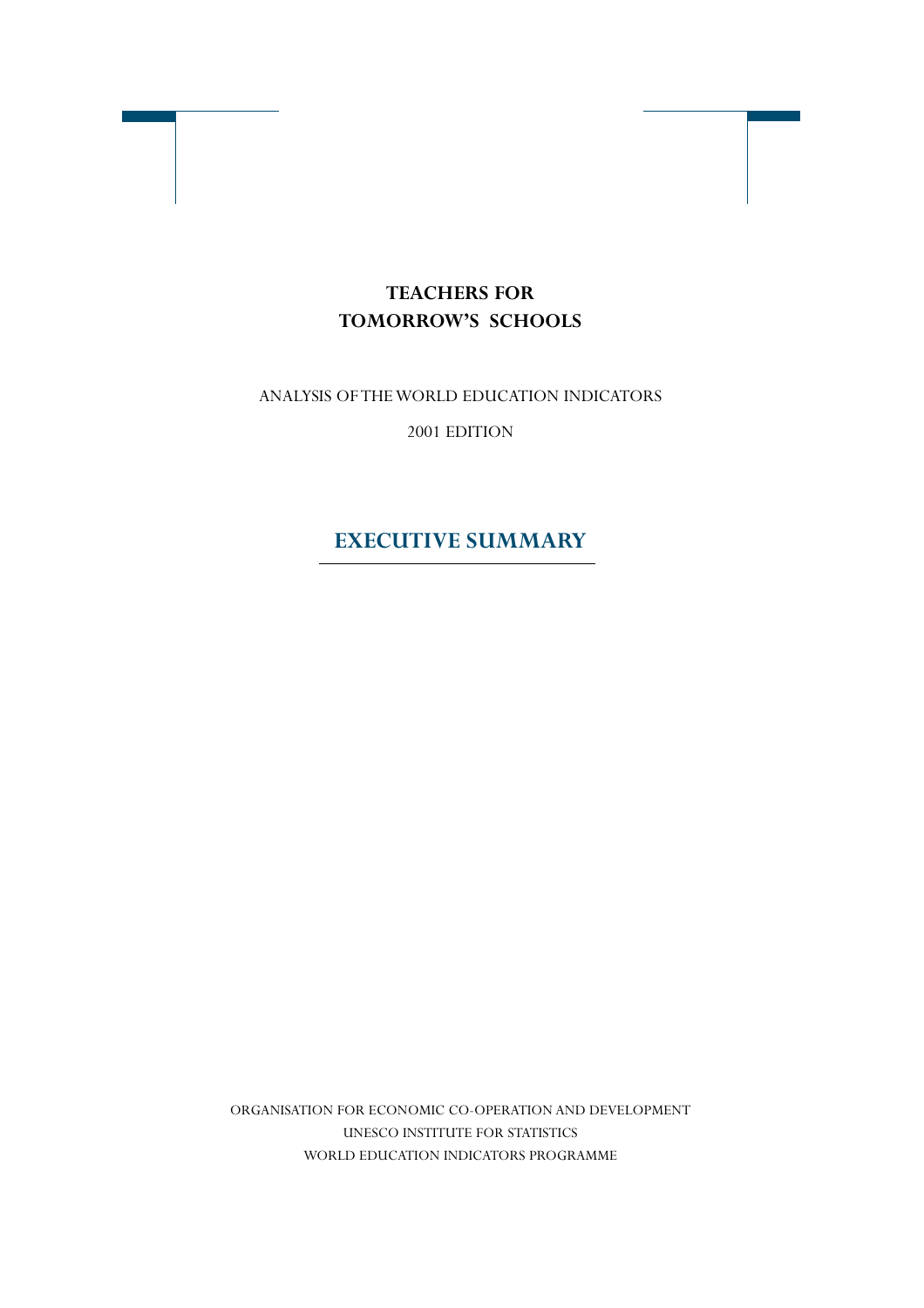#### **ORGANISATION FOR ECONOMIC CO-OPERATION AND DEVELOPMENT**

Pursuant to Article 1 of the Convention signed in Paris on 14<sup>th</sup> December 1960, and which came into force on 30<sup>th</sup> September 1961, the Organisation for Economic Co-operation and Development (OECD) shall promote policies designed:

- to achieve the highest sustainable economic growth and employment and a rising standard of living in Member countries, while maintaining financial stability, and thus to contribute to the development of the world economy;
- to contribute to sound economic expansion in Member as well as non-member countries in the process of economic development; and
- to contribute to the expansion of world trade on a multilateral, non-discriminatory basis in accordance with international obligations.

The original Member countries of the OECD are Austria, Belgium, Canada, Denmark, France, Germany, Greece, Iceland, Ireland, Italy, Luxembourg, the Netherlands, Norway, Portugal, Spain, Sweden, Switzerland, Turkey, the United Kingdom and the United States. The following countries became Members subsequently through accession at the dates indicated hereafter: Japan (28<sup>th</sup> April 1964), Finland (28<sup>th</sup> January 1969), Australia (7<sup>th</sup> June 1971), New Zealand (29<sup>th</sup> May 1973),

Mexico (18<sup>th</sup> May 1994), the Czech Republic (21<sup>st</sup> December 1995), Hungary (7<sup>th</sup> May 1996), Poland  $(22<sup>nd</sup>$  November 1996), Korea (12<sup>th</sup> December 1996), and the Slovak Republic (14<sup>th</sup> December 2000).

The Commission of the European Communities takes part in the work of the OECD (Article 13 of the OECD Convention).

The constitution of the **UNITED NATIONS EDUCATIONAL, SCIENTIFIC AND CULTURAL ORGANIZATION (UNESCO)** was adopted by 20 countries at the London Conference, in November 1945, and entered into effect on 4<sup>th</sup> November 1946. The Organization has currently 188 Member States.

The main objective of UNESCO is to contribute to peace and security in the world by promoting collaboration among nations through education, science, culture and communication in order to foster universal respect for justice, for the rule of law, for the human rights and fundamental freedoms which are affirmed for the peoples of the world, without distinction of race, sex, language or religion, by the Charter of the United Nations.

To fulfil its mandate, UNESCO performs five principal functions:

- Prospective Studies on education, science, culture and communication for tomorrow's world.
- The advancement, transfer and sharing of knowledge through research, training and teaching activities.
- Standard-setting actions for the preparation and adoption of international instruments and statutory recommendations.
- Expertise through technical co-operation to Member States, for their development policies and projects.
- Exchange of specialized information.

The **UNESCO Institute for Statistics (UIS)** is the statistical office of UNESCO and is the UN depository for global statistics in the fields of education, science and technology, culture and communication.

The Institute for Statistics was established in 1999. It was created to improve UNESCO's statistical programme and to develop and deliver the timely, accurate and policy-relevant statistics needed in today's increasingly complex and rapidly changing environment.

Currently based in UNESCO Headquarters in Paris (France), the UIS will be permanently located in Montreal (Canada) from September 2001.

© OECD/UNESCO-UIS 2001 Printed in France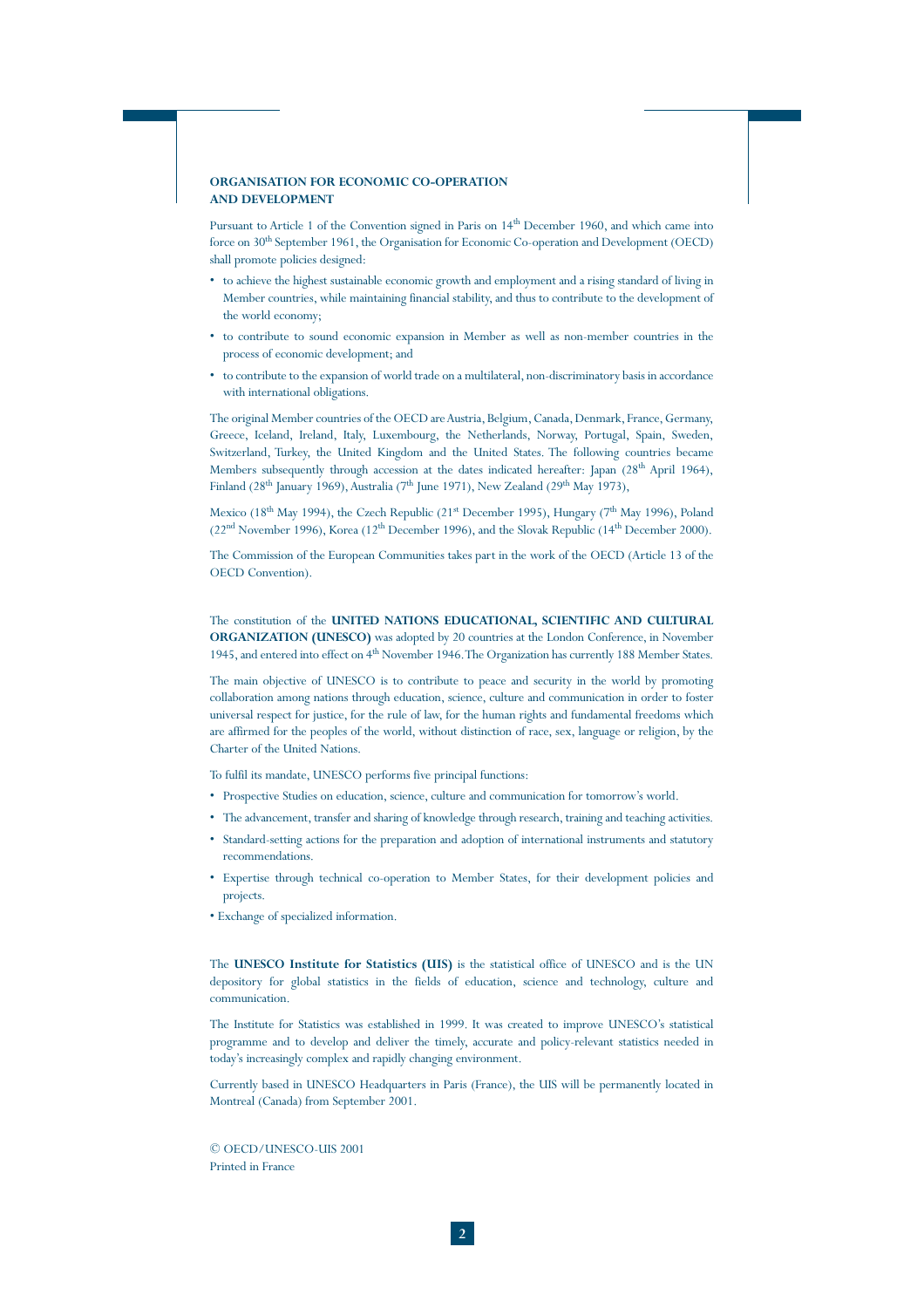# *TEACHERS FOR TOMORROW'S SCHOOLS* **ANALYSIS OF THE WORLD EDUCATION INDICATORS**

#### 2001 EDITION

The 1990s have witnessed growing demand for learning throughout the world. Compelling incentives for individuals, economies and societies to raise the level of education have been the driving force behind increased participation in a widening range of learning activities by people of all ages. The challenge is now how best to meet rising demand while ensuring that the nature and types of learning respond to needs in a cost effective manner. There is an increasing recognition that teachers play the central role in efforts aimed at improving the functioning of education systems and raising learning outcomes. But do government policies consistently reflect this awareness? Does what is demanded of existing and prospective teachers match what is offered to them in terms of economic incentives and career prospects?

*Teachers for Tomorrow's Schools* is the second in a series of publications that seek to analyse the education indicators developed through the OECD/UNESCO World Education Indicators (WEI) programme. The volume examines trends in educational finance and governance, with particular attention to how they relate to teachers and teaching conditions; reviews patterns of access and participation in education systems to signal changes in the demand for teachers; compares what is demanded of existing and prospective teachers in terms of qualifications and workload with existing financial and other job-related incentives; and reviews the policy choices and tradeoffs that governments face when balancing expanded access to education against the need to attract and retain good teachers. A statistical profile of important determinants of the demand and supply of qualified teachers together with a comprehensive statistical annex covering both WEI and OECD countries complements the analysis.

Countries participating in the OECD/UNESCO WEI programme: Argentina, Brazil, Chile, China, Egypt, India, Indonesia, Jordan, Malaysia, Paraguay, Peru, the Philippines, the Russian Federation, Sri Lanka,Thailand, Tunisia, Uruguay and Zimbabwe.

For more information or to purchase this publication, please contact :

www.unesco.org/publications UNESCO Publishing 7, Place de Fontenoy 75352 PARIS 07 SP France www.oecd.org/bookshop OECD Publishing 2, rue André-Pascal 75775 PARIS Cedex 16 France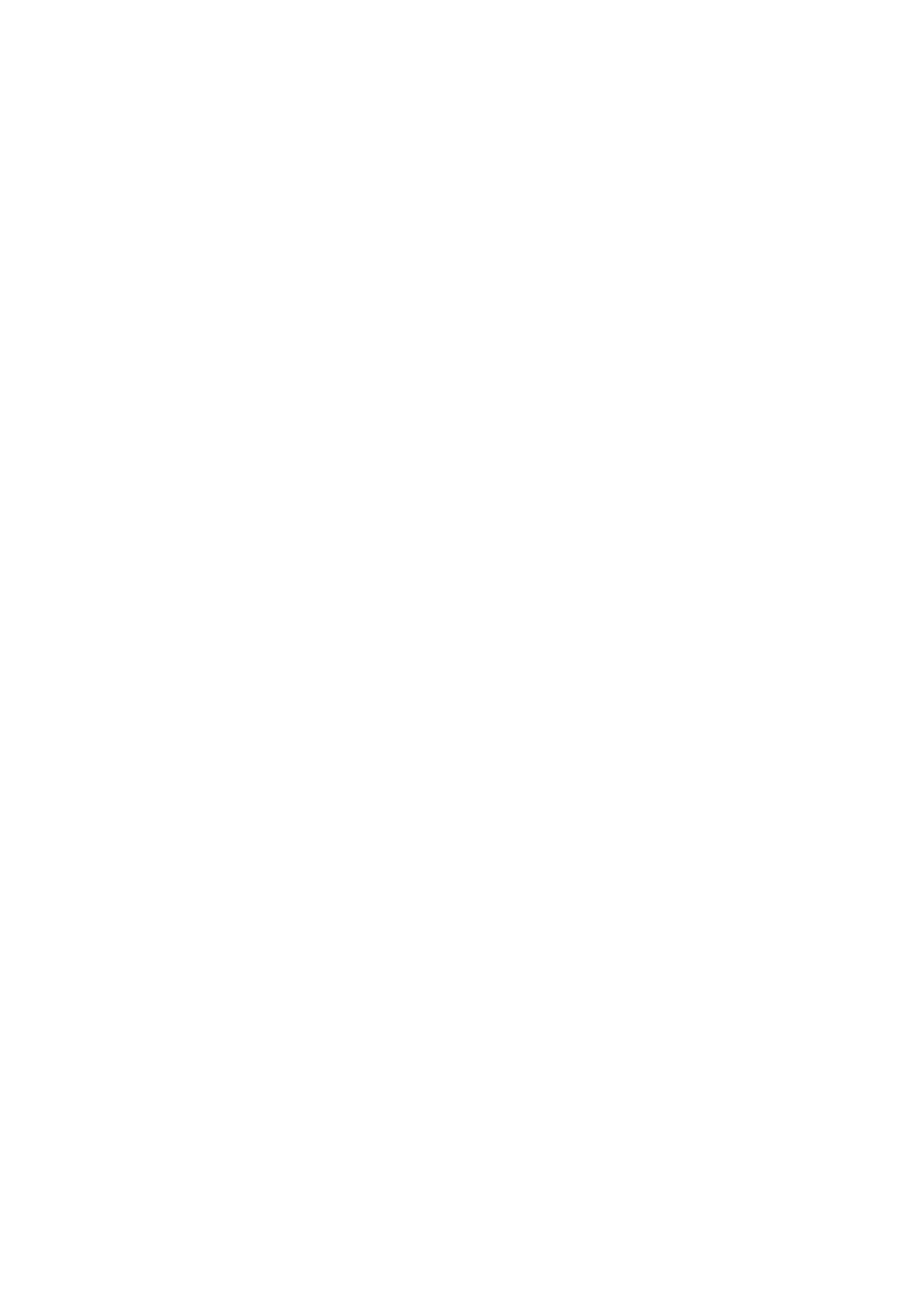# EXECUTIVE SUMMARY

Education and training play a crucial role in helping individuals and societies to adapt to profound social, economic and cultural change, and foster the development of the human capital needed for economic growth.The ability of education and training systems to fulfil these roles depends on whether educational institutions themselves respond to change, and on whether teachers develop and deliver educational content in ways that meet the needs of today's and tomorrow's citizens.

Policy-makers and society at large have high expectations of teachers as professionals, role models and community leaders. Teachers are asked to manage the far-reaching changes that are taking place in and outside schools and to implement the complex reforms of education systems that are under way in countries participating in the OECD/UNESCO World Education Indicators Programme (WEI).

Educational policy-makers face a difficult balancing act in managing teacher deployment effectively and efficiently.They need to ensure that the investment made in teachers is sufficient and proportionate to the demands placed upon them. This means both that the qualifications of the teaching force must be adequate and that the salaries and working conditions of teachers must be sufficiently competitive to attract and retain people with the desired qualifications into the teaching profession.

#### *RISING DEMAND FOR EDUCATION AND TEACHERS*

Rising enrolment rates, in some cases combined with an expanding schoolage population, are increasing the demand for new teachers in many WEI countries, notably in those with the lowest levels of economic development.

In the majority of WEI countries, the population of primary-school age has stopped growing or even started to decline. On the other hand, unlike the situation in most OECD countries, where the population at the age of secondary and tertiary education has tended to decline, the number of individuals beyond primary-school age is still growing in most WEI countries. The slowdown in population growth, which began in the 1970s in most countries, will still take many years to translate into fewer children at secondary and tertiary levels. Moreover, while most WEI countries have achieved or are close to achieving universal enrolment in primary education, enrolment rates for the population of secondary-school age vary widely, ranging from 87 per cent in Chile to 48 per cent in Indonesia.

These changes in student numbers will have significant implications not only for teacher training and recruitment but also for the financial resources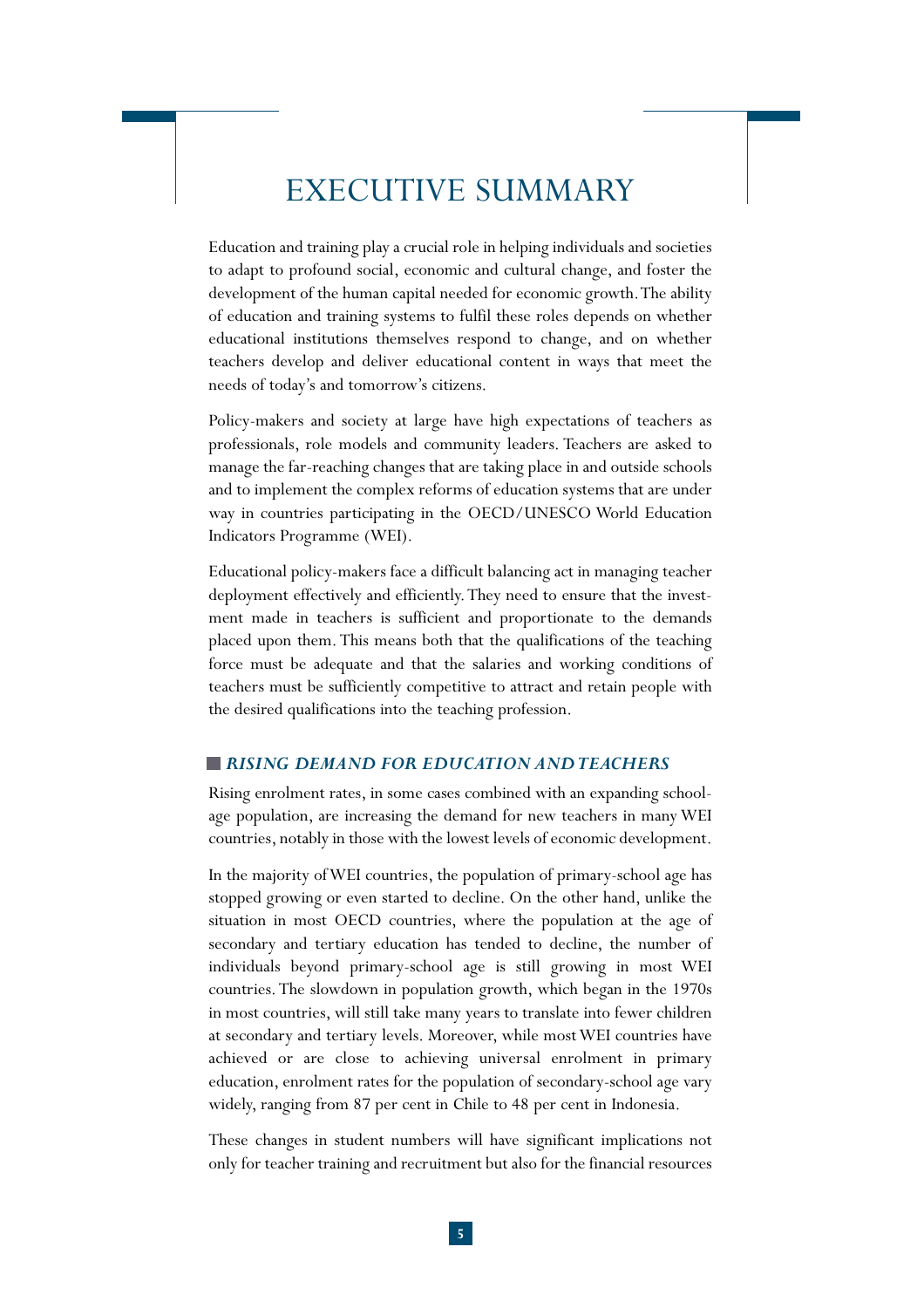



*Source*: OECD/UNESCO WEI, Table 37 in Annex A4.

which countries need to invest in education if they are to achieve universal education for all children of primary-school age and to increase, or merely to maintain, current enrolment rates in secondary education.

And yet, despite an increasing population of secondary-school age, the next few decades will provide a unique window of opportunity for many WEI countries to improve the quality of educational services. Because of the relative decline in the size of the cohorts of primary-school age, the proportion of people of working age will grow faster over the next few decades than that of children in many WEI countries. As a result, countries will be in a better position to mobilise resources for public services, including education, and should find it easier to fund their education systems. Policymakers can use this opportunity to shift the focus from expanding the coverage of the education system to improving the quality of educational provision and outcomes, including reducing the high proportion of over-age students, repeaters and late entrants enrolled in primary education which is still found in certain WEI countries.

The ability to meet demand at secondary and tertiary levels has been constrained in some countries by the capacity of the teaching force. Teachers and non-teaching staff account for a sizable percentage of national labour resources. In most WEI countries, at least one in twenty-five of all employed persons work in the education system. In Tunisia, this ratio is even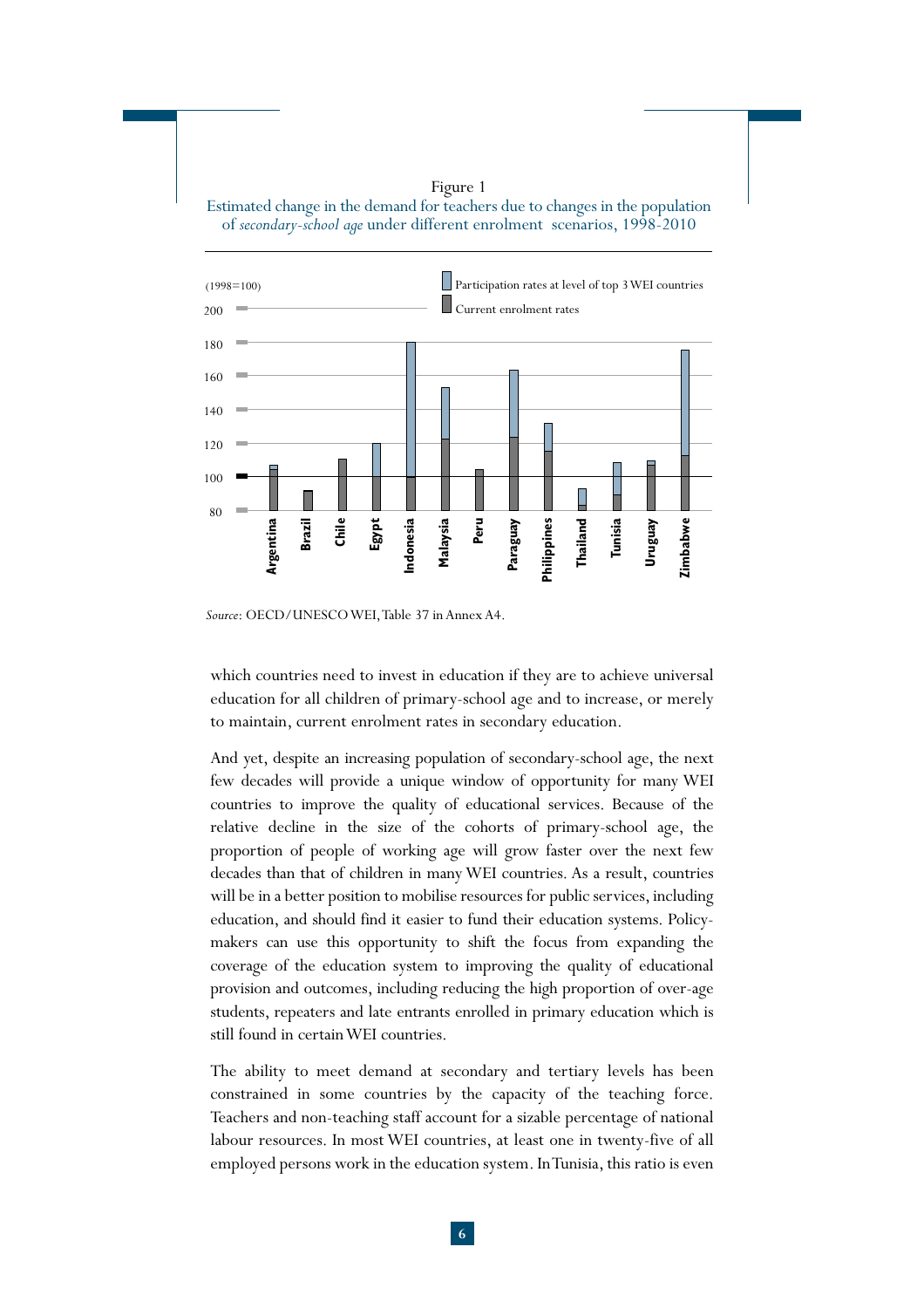higher – one in ten. Moreover, teachers are often among the most educated workers: in Indonesia, more than half of those members of the labour force who have a tertiary qualification are in the education sector.

The proportion of the teaching force meeting national qualification standards differs markedly between WEI countries. Six WEI countries have more or less reached the standard of requiring tertiary qualifications for teaching in primary, lower and upper secondary education. The lowest proportions of teachers with tertiary qualifications are found in Brazil, China and Tunisia.The first two of these countries also have the lowest percentages at the lower secondary level.The situation in Tunisia, where only 14 per cent of teachers at the primary level have a tertiary qualification, contrasts sharply with that in Jordan, where almost all primary teachers have such a qualification. Data from a recent international assessment show nonetheless that there is still sizable demand for qualified mathematics and science teachers in secondary education in both countries.

A better-trained teaching force is an important factor in educational quality and efficiency, but there are also organisational considerations. Policies that give more children access to educational opportunities, such as larger classes and multiple-shift schooling, are common in many WEI countries but may place additional burdens on teachers.These practices are closely connected to



Figure 2 Share of teachers with tertiary-level qualifications, 1998 (in percentages)

*Countries are ranked by the difference between primary and upper secondary values. Source*: OECD/UNESCO WEI.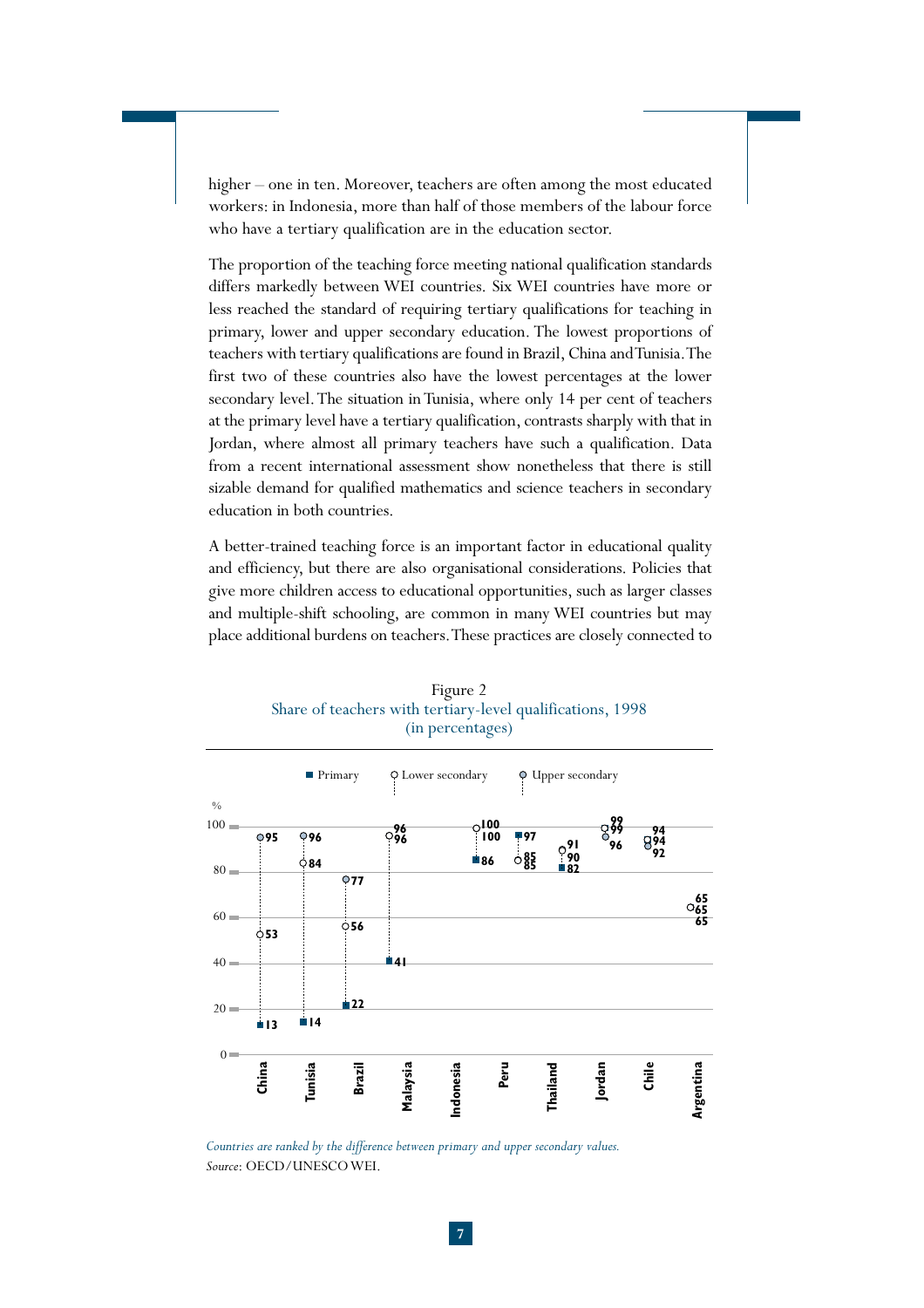the issue of repetition: in Brazil, Paraguay, the Philippines and Zimbabwe, between 30 and 50 per cent of pupils of secondary-school age are enrolled in primary school as repeaters or late entrants. In such situations, teachers face greater difficulties in managing classrooms and delivering curricula.

#### *RESOURCE LEVELS FOR EDUCATION AND HOW MONEY IS SPENT*

In order to meet the goals of expanding educational opportunities and improving quality, additional resources will be needed. Furthermore, this report recognises that sustainable strategies for the deployment of teachers require a stable flow of resources, since unexpected declines in the level of financial support will make it difficult, if not impossible, to adhere to the strategies adopted. Rapid macro-economic changes in the global and national economies mean that strategies must also have the flexibility to respond quickly, yet in a considered manner.

However,WEI countries are limited in what they can spend on education by shrinking public budgets, except in those few instances where the economy, and hence public budgets, have expanded. Governments are therefore forced to take decisions on which aims can realistically be achieved in the light of the resources available.

Countries that faced an economic crisis in the 1990s must meet the double challenge of building sustainable educational reform in an unstable macroeconomic environment. Some WEI countries have had to respond to diminished public resources by redistributing public funding between levels of education and categories of expenditure. In the Russian Federation and Southeast Asia, the proportion of spending on teachers has remained relatively stable, while the amount available for spending on other types of educational needs has fallen. Experience in these countries also suggests that in economic downturns, greater pressure is placed on households to make private contributions to the costs of education.

This raises the more general question of who should pay for the expansion of educational opportunities.The funding of a national education system should be equitably distributed across the population. Private expenditure plays an important role in financing secondary and tertiary education in most WEI countries. In a number of countries, parents and communities help to cover costs by directly or indirectly subsidising teachers' salaries in state-run schools, or by directly employing and paying teachers.The extent of private funding of education reaches striking levels in some countries, however, accounting for more than 40 per cent of total educational expenditure in Chile, Peru, the Philippines and Thailand. These figures are well above the OECD mean of 19 per cent. In Egypt, Jordan and Tunisia, on the other hand, private expenditure is lower, since there are few private providers.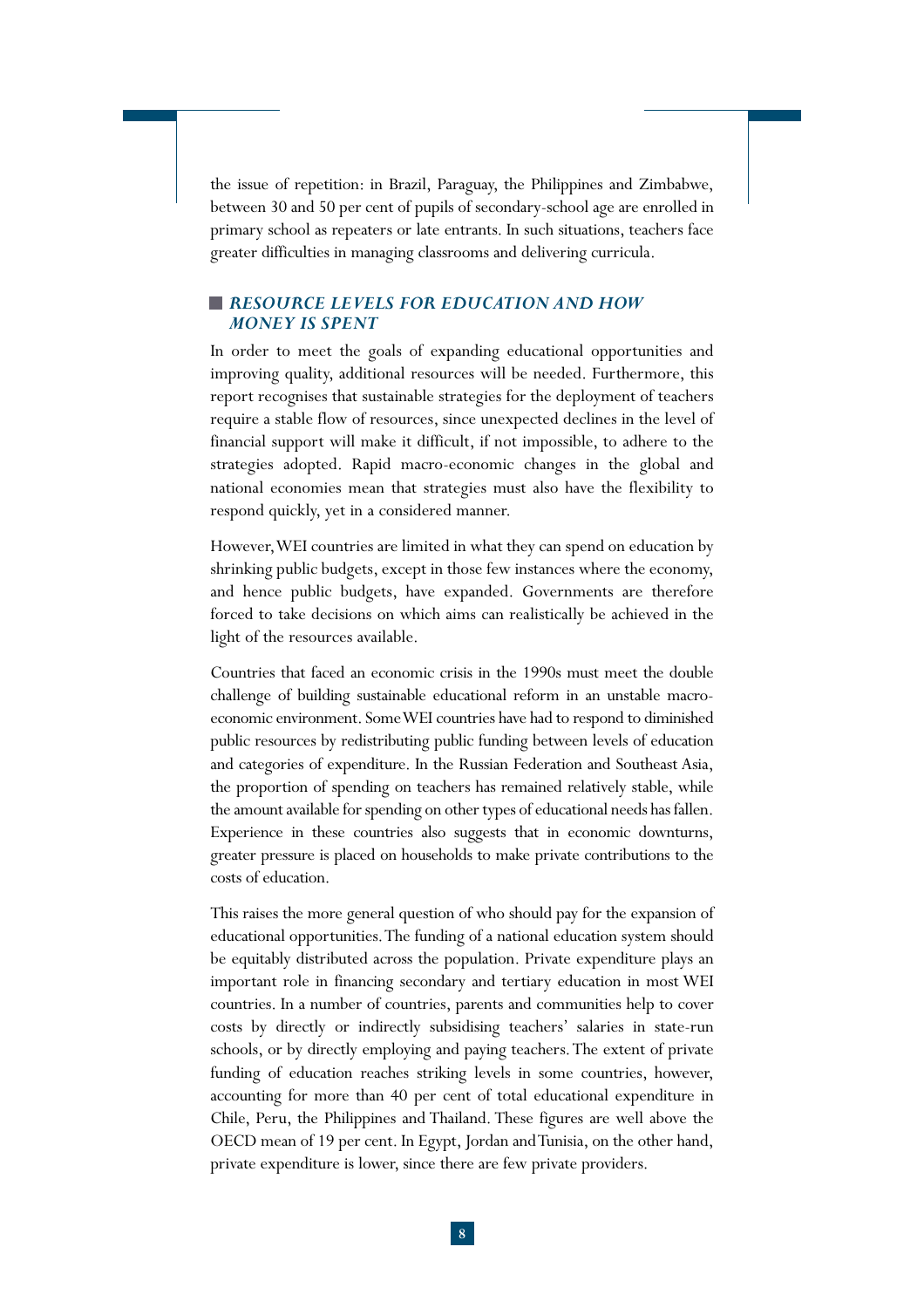In the quest for solutions to the issue of funding, it should be borne in mind that one of the main goals of a national education system is to make the benefits of education accessible to all. Several WEI countries have made special efforts to this end, most notably Brazil, where indicators show that progress was made in the second half of the 1990s in widening educational access in the impoverished Northeastern region. However, while access to education has improved, enormous gaps between Brazilian regions remain in educational quality, as measured by the availability of qualified teachers, adequate infrastructure and other indicators of teaching conditions.

Investing in the educational process also means providing enabling environments for teachers and students.Well-qualified and motivated teachers are a necessary but not a sufficient condition for good learning outcomes, and adequate investment in teaching materials and school infrastructure is also required. According to data from an 1999 international assessment, a large proportion of 8<sup>th</sup>-grade students were affected by shortages of teaching materials and poorly equipped or poorly maintained schools. For example, over 80 per cent of students in the Russian Federation,Thailand and Tunisia

Figure 3 Public expenditure<sup>1</sup> on educational institutions as a percentage of GDP, 1998



- 1. Including public subsidies to households attributable for educational institutions. Including direct expenditure on educational institutions from international sources.
- 2. Direct expenditure on educational institutions from international sources exceed 1.5% of all public expenditure (1998).
- 3. Year of reference 1997.
- 4. Year of reference 1999.
-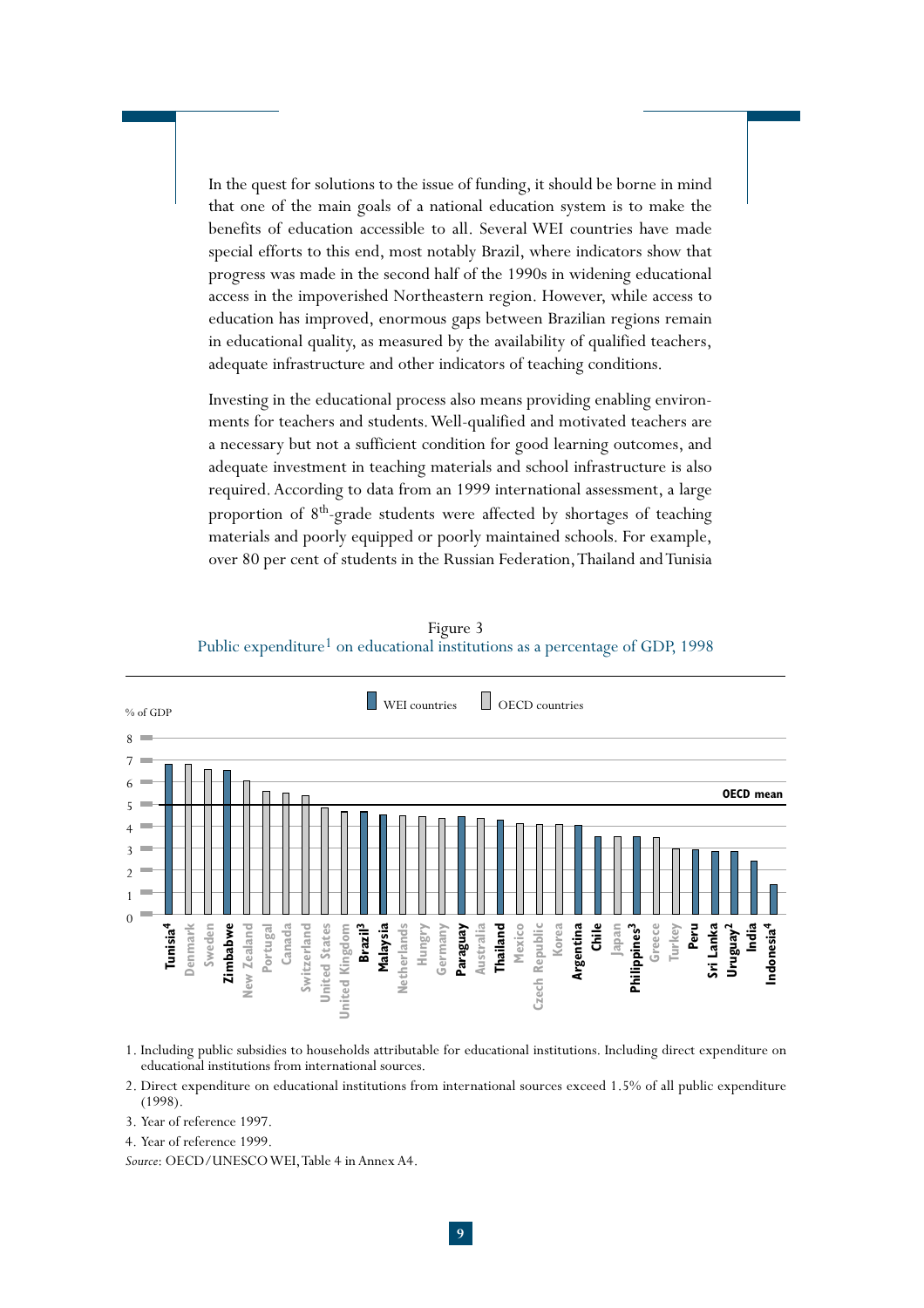were in schools that reported 'a lot' of problems with the availability of teaching materials. An essential part of ensuring good learning outcomes is providing teachers with the tools needed to deliver the curriculum.

#### *WHAT TEACHERS ARE ASKED AND WHAT THEY ARE GIVEN*

Expectations of teachers are high. They need to be experts in one or more specific subjects, and this demands an increasing level of academic qualifications.They must continually update their expertise and knowledge since, in order to provide tomorrow's world with the knowledge and skills on which economic and social progress so critically depends, educational institutions and teachers need to respond by developing and delivering appropriate educational content. Moreover, teachers' subject-matter expertise must be complemented by pedagogical competence, with a focus on the transmission of a range of high-level skills, including the motivation to learn, creativity and co-operation. In some WEI countries, technology is becoming a new feature of professionalism in teaching, requiring an understanding of the pedagogical potential of technology and the ability to integrate it into the teaching-learning process. Finally, professionalism in teaching can no longer be seen as an individual competence, but must include the ability to function as part of a "learning organisation" and the capacity and willingness to move in and out of other careers and experiences that can enrich teaching ability.

The global trend towards moving decision-making in education to lower levels of government also affects teachers in the WEI countries in several ways: first, by bringing decisions about teachers (aside from statutory salary scales) closer to the locality and the school and, second, by asking teachers to play a greater role in managing the system. Some countries have adopted a model in which schools operate within a centrally determined framework of curricula and standards, but are given a considerable amount of autonomy and responsibility for decisions.

The demands placed on teachers are therefore considerable. The balance between what is required of teachers and what is offered to them has a significant impact on the composition of the teaching force and the quality of teaching.Attracting skilled individuals and retaining them in the teaching profession is an essential prerequisite for ensuring high-quality education in the future.

This report considers the challenges posed by the need to secure a skilled and motivated teaching force, and examines some of the policy choices and trade-offs that countries make when balancing expanded access to education with the need to attract and retain good teachers.

The relative level of teachers' salaries and the availability of salary increases during the course of teachers' careers can affect the decision by qualified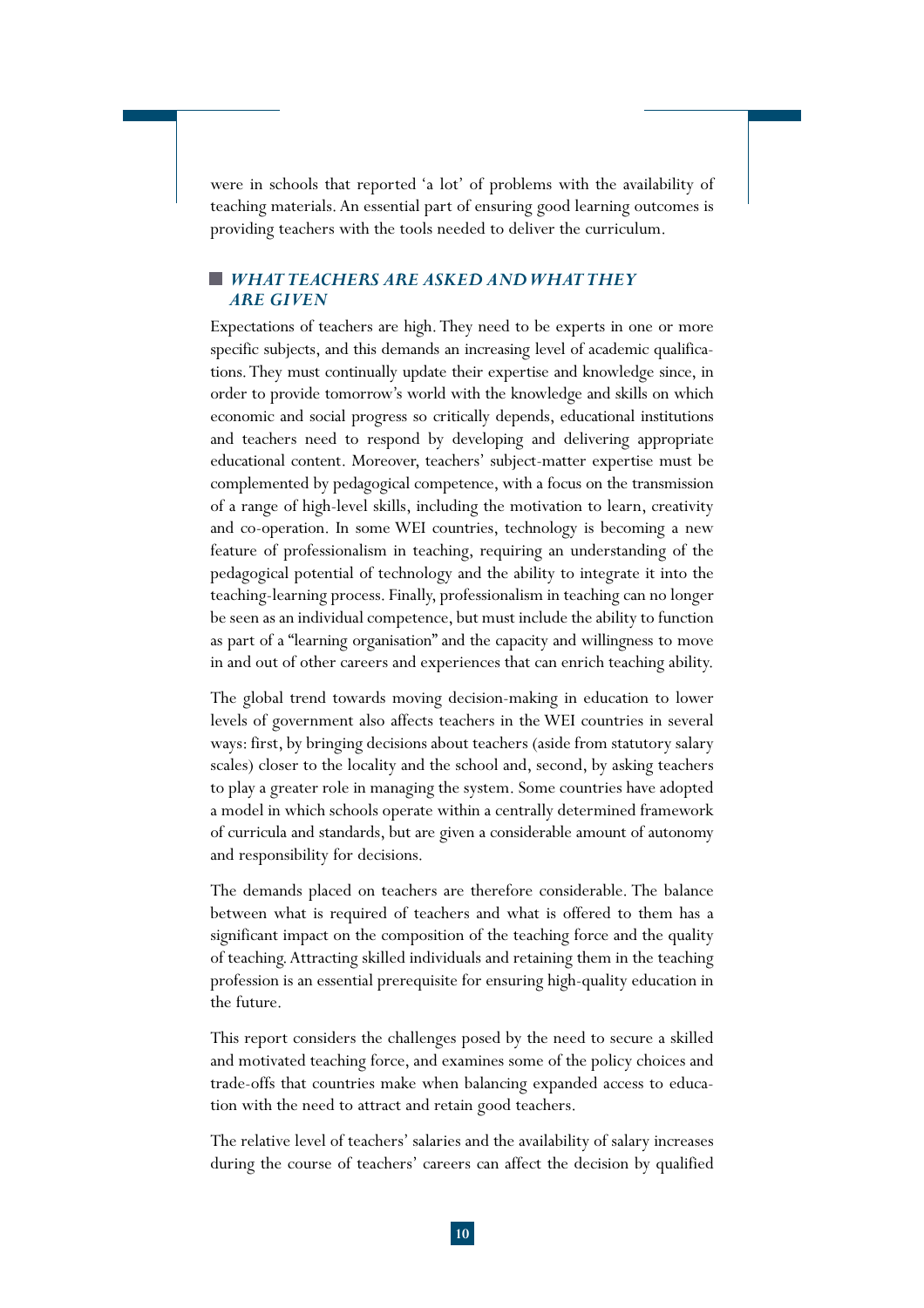

Figure 4 Mid-career salaries for primary teachers (including all bonuses) relative to GDP per capita, 1999

*Source*: OECD/UNESCO WEI, Tables 1 & 25*a* in Annex A4.

individuals to enter or to remain in the teaching profession. At the same time, the pressure to improve the quality of education is often subject to tight fiscal constraints, and teachers' salaries and allowances are the largest single factor in the cost of providing education, accounting for two-thirds or more of public expenditure on education in most countries.The impact of various elements of the total compensation package varies from country to country, and within a given country, over time. If the compensation package is too generous there will be a surplus of qualified applicants for the profession. In addition, teaching is sometimes one of the few occupations in developing countries available to individuals with a high level of education. In such cases, there is no effective market alternative, and even low levels of compensation will attract qualified applicants. As other areas of the economy begin to develop, however, there is likely to be a sudden exodus of the bestqualified teachers from teaching into more attractive new positions.

While uniform salary scales are transparent and simple to administer, they do not help to motivate teachers to perform at their best, nor do they help to solve problems of shortages of teachers in certain subjects or in rural areas.Among the policy options that many WEI countries have not yet fully exploited are bonuses as a means of adjusting the remuneration of teachers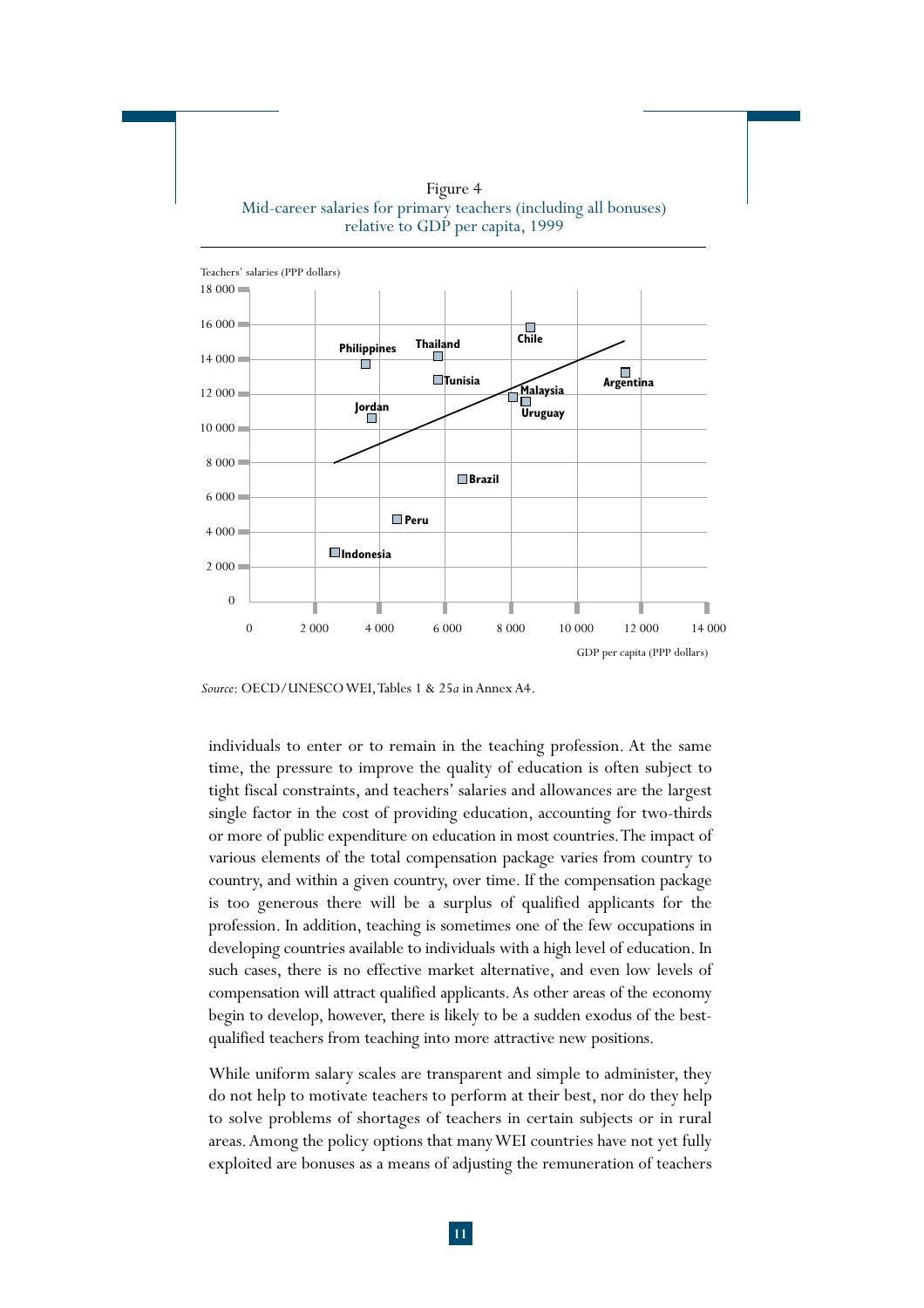without altering the basic government scales. Such adjustments may serve different aims, such as rewarding teachers who take on responsibilities or duties beyond statutory norms, attracting better candidates to the teaching profession, encouraging teachers to improve their performance, or attracting teachers into subject areas where demand is greater than supply, for example science and mathematics, or to rural locations where there is a scarcity of applicants.

The payment of bonuses has to be weighed carefully, however, and their impact evaluated from case to case since there is evidence that they may elicit responses from teachers that have an effect opposite to that which is intended, impairing school effectiveness and hence student achievement. The examples of pay schemes discussed in this report show nonetheless that bonus schemes can be effective.

Material incentives for teachers are not the only factors of significance in attempts to improve the quality of education. This report examines other important indicators of the working conditions of teachers, including hours of teaching and instruction, class size and student-teacher ratios. If the working conditions for the teaching force and their associated costs are to be judged accurately, all of these indicators need to be considered in combination rather than in isolation. Together, they can help to show whether teachers are being asked to do too much or too little, and whether trade-offs are well balanced. An unbalanced system may lead to poor morale among teachers, difficulties in recruiting qualified staff, and an exodus from the profession. It may also reflect a less efficient teaching process, leading to higher costs of teaching.A balanced system contributes to more effective teaching and hence to better learning outcomes.

When governments decide on their education budgets, they need to make trade-offs between factors such as the level of teachers' salaries, the size of classes, the number of teaching hours required of teachers and the intended instruction time for students.

Some countries seek to increase the competitiveness of teachers' salaries and/or to raise enrolment levels by increasing student-teacher ratios, sometimes in combination with the introduction of new teaching technologies. However, while this may be a viable option for improving the effectiveness of education systems in some WEI countries, student-teacher ratios already exceed 40 students per full-time equivalent teacher in others, where it will be difficult to respond to the increased demand for teachers by raising the ratio further without risking a deterioration in the quality of educational provision.

This report shows that countries make differing policy choices about these trade-offs. In some countries, a lower than average teaching load is compensated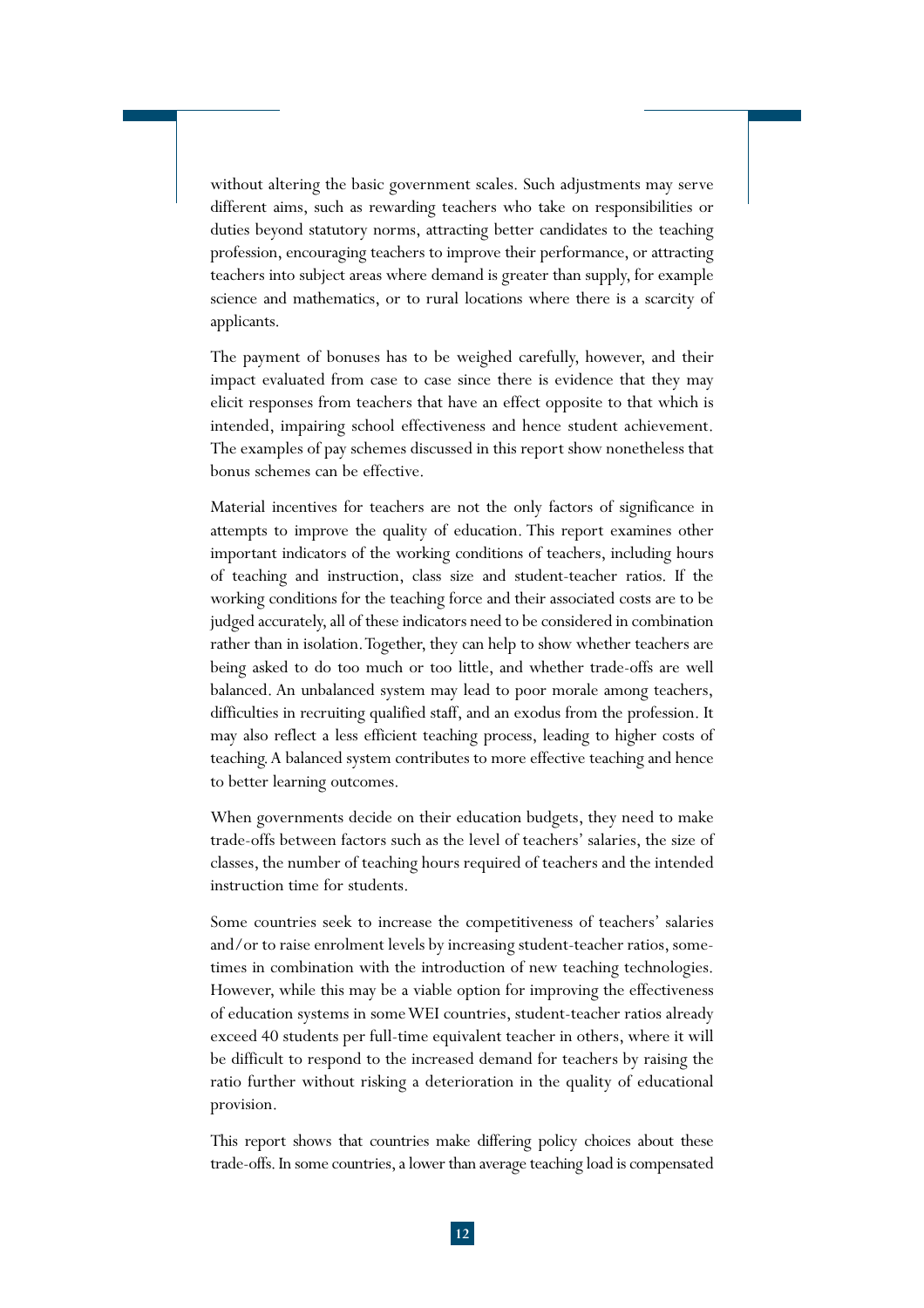by larger class sizes, while in other countries, smaller than average class sizes add to a light teaching load, increasing the salary costs per student. In Chile, the Philippines and Thailand, comparatively high statutory salaries for primary teachers are compensated by a high number of teaching hours or larger than average classes, while in Indonesia, low salaries and a high number of teaching hours are partially offset by smaller classes. Uruguay, on the other hand, combines small primary-level classes with a low number of hours of instruction and high salaries.

These examples illustrate that there are a various approaches for managing teacher deployment.The question of which approach is better may be a natural one, but not entirely appropriate. Each education system is a working system, which to a greater or lesser degree has satisfied the requirements of its society. The different policy choices discussed in this report represent a long history of decisions taken nationally and are subject to a certain inertia that makes it difficult to introduce substantial changes overnight, if for no other reason than that some features of the system are subject to negotiation in the framework of collective bargaining agreements.The success of a approach may also depend on less quantifiable characteristics of the education system, such as the teaching methods used or the extent of remedial help available.The interplay between, for example, class size and teaching methods is far from clear. Small classes may mean that more attention to individual students is possible, but in the absence of curriculum reform or of a change in teaching practices, for example, the expected benefits may not be forthcoming.

 Figure 5 Pupil-teacher ratio at the primary level of education, 1999 *Calculations based on full-time equivalents*



\* Public institutions only.

*Source*: OECD/UNESCO WEI, Table 21 in Annex A4.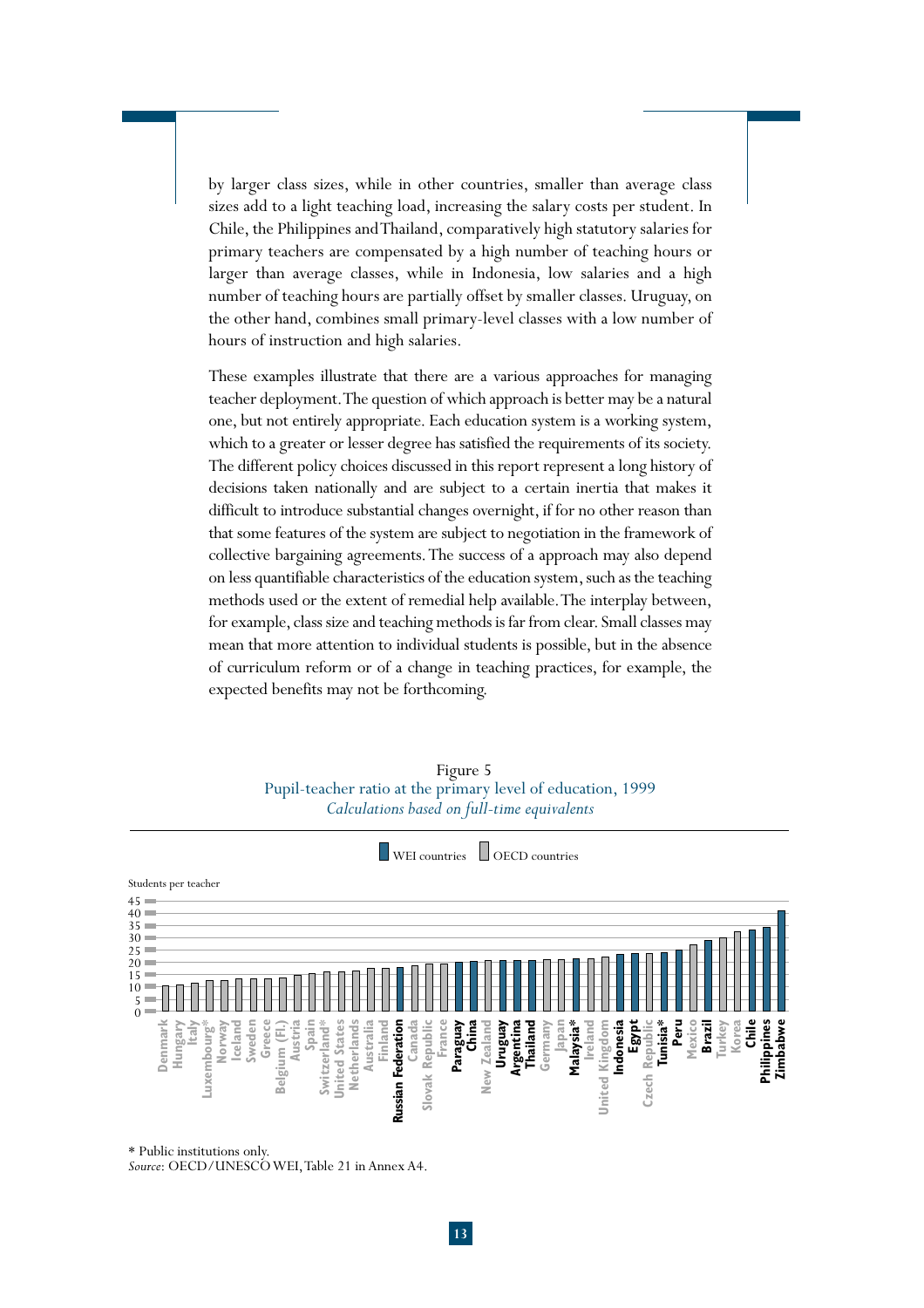While it is difficult to assess the effectiveness of the different policy options, the analysis in *Teachers for Tomorrow's Schools* shows that there is room for choice and that international comparative analysis can be a useful instrument for informing the debate. Future research is needed to elaborate the potential impacts of the different strategies adopted by countries. It needs to identify countries that ask too much or too little of teachers, or give too much or too little to teachers in return. More information is needed about how teachers themselves perceive their profession and its demands and incentives, particularly at the classroom level. Proposed changes in the levels of resources invested, in the management of teachers, or in teaching and learning conditions, need to be seen in the context of overall public policy, which governs the complex relationship between teacher deployment, the internal efficiency of the education system, and learning outcomes. More extensive micro-level data, especially more comprehensive and reliable measures of student achievement, are required in order to understand this relationship. The provision of such data remains one of the most important future objectives for the OECD/UNESCO WEI programme.